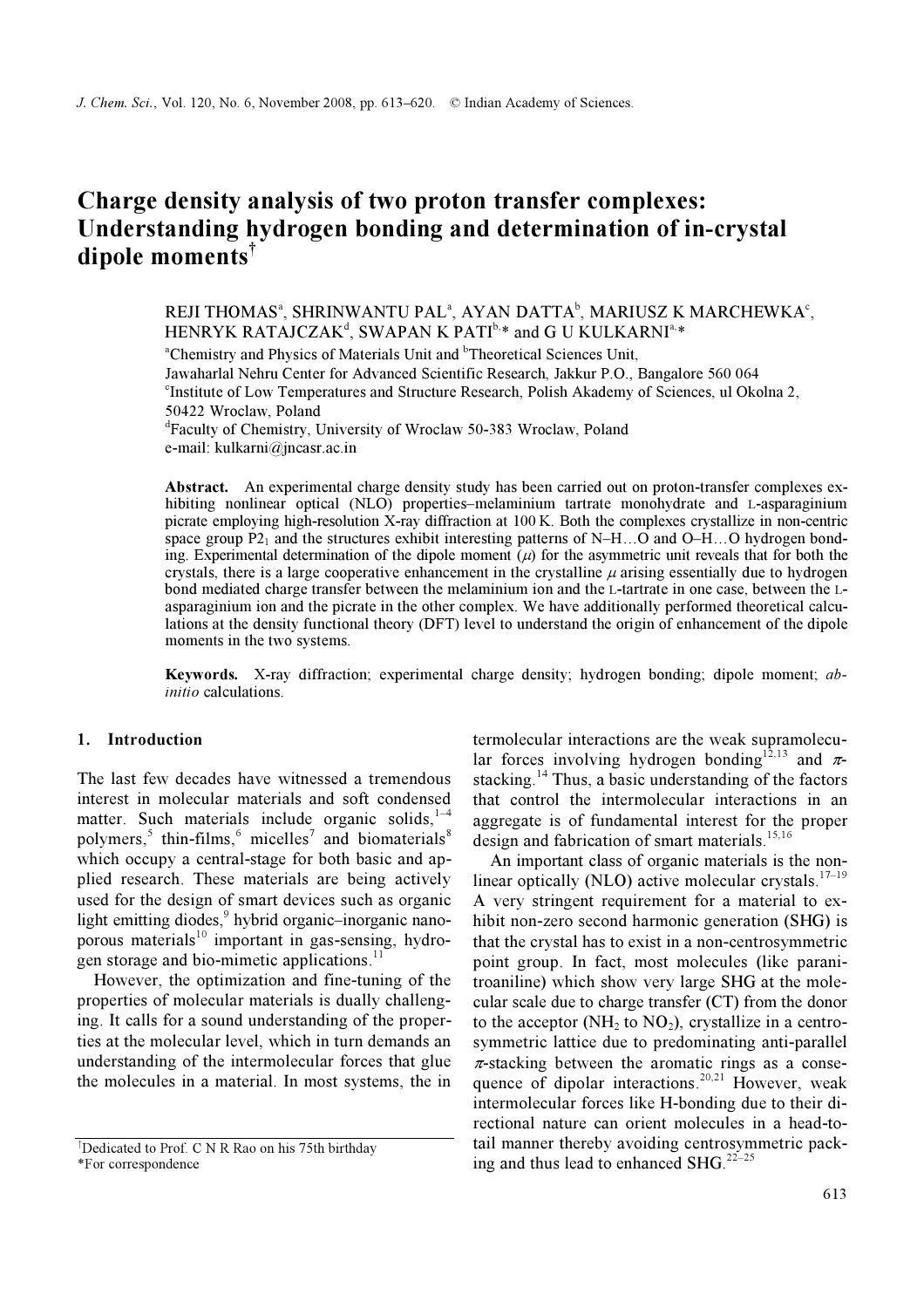For a proper understanding of the role of Hbonding in controlling molecular packing and effectively the SHG responses in molecular crystals, we have performed an analysis of experimental charge density  $(\rho(r))$  distribution in the crystal lattices of melaminium-L-tartrate monohydrarte (MELT) and L-asparaginium picrate (LASP) within the framework of Baders atoms-in-molecule  $(AIM)$  theory.<sup>26</sup> The topological analysis of  $\rho(r)$  based on AIM allows a quantitative description of bonds, non-bonding interactions, electronic structure and reactivity of a molecular system.<sup>27</sup> The charge density ( $\rho(r)$ ) analysis has been employed quite extensively to explore diverse aspects of a host of molecular systems.<sup>28</sup> Recent literature covers numerous experimental charge density studies on NLO active crystals.<sup>29</sup> The advantage with the experimental charge density method is that it can provide complete estimation of the incrystal molecular properties. This becomes particularly important when the said property such as SHG arises only because of the crystal packing. The systems chosen in the present study are proton transfer complexes with known SHG activities of 1⋅2  $(MELT)^{30}$  and 66  $(LASP)^{31}$  times of KDP, respectively. Previous studies on NLO systems from this laboratory has shown that the non-centric crystal field can enhance the molecular dipole moment significantly.<sup>29a</sup> The present study shows that the Hbonds mediate an extended charge-transfer with substantial increase in in-crystal dipole moments.

## 2. Experimental

Crystals of MELT and LASP were grown respectively from aqueous and acetone-aqueous solutions by slow evaporation at room temperature. High quality crystals were separated under an optical microscope and covered with epoxy. The crystal data were collected on a Siemens three circle diffractometer attached with a CCD area detector and a graphite monochromator for the MoK $\alpha$  radiation (50 kV, 40 mA). The crystals were cooled to 100 K on the diffractometer using a stream of cold nitrogen gas from a vertical nozzle and the temperature was maintained within 1 K throughout the data collection. The experimental details of the system are listed in table 1.

 The unit cell parameters and the orientation matrix of the crystal were initially determined using  $\sim$  45 reflections from 25 frames collected over a small ω scan of 12⋅5° sliced at 0⋅5° interval. A hemisphere of data of the reciprocal space with similar  $2\theta$  settings was collected. Data reduction was performed using the SAINT program<sup>32</sup> (Bruker, 2002) matrix along the detector and the cell parameters were refined for every 40 frames on all the measured reflections. The experimental details for the system are listed in table 1. Absorption correction was applied on the data using the SADABS program<sup>33</sup> (Bruker Nonius, 2004). The crystal structure was first determined with the low-resolution data up to  $sin(\theta/\lambda)$  =  $0.56 \text{ Å}^{-1}$ . The phase problem was solved by direct methods and the non-hydrogen atoms were refined anisotropically, by means of the full-matrix leastsquares procedure using the SHELXTL program. $34$ All the hydrogens were located using the difference Fourier method.

 The charge density analysis was carried out on the basis of multipole expansion of the electron density centered at the nucleus of the atoms<sup>35</sup> using  $XD$ package.<sup>36</sup> The hydrogen atom positions were found using the difference Fourier method and were adjusted to average neutron values $37$  as commonly done during the multipole refinement. A high-order refinement of the data was performed using reflections with  $\sin(\theta/\lambda) \ge 0.5$  Å<sup>-1</sup> and  $F_o \ge 5\sigma$ . All the hydrogens were held constant throughout the refinement along with their isotropic temperature factors. Multipolar refinement for the charge density analysis was carried out using the XDLSM routine of the XD package, and the details are given in table 1. The XDPROP routine was used to calculate the total electron density,  $\rho(r)$ , Laplacian,  $\nabla^2 \rho$  and the ellipticity,  $\varepsilon$ , at the bond critical points (BCPs) as well as the electrostatic potential,  $\phi(r)$  profile. The deformation density maps have been plotted using the XDGRAPH routine. The electrostatic potential surface was plotted using MolIso program.<sup>38</sup>

### 3. Results and discussion

Figure 1 shows the asymmetric units of the molecular complexes MELT and LASP with atom labelling scheme. The asymmetric unit of MELT contains one diprotonated melaminium ion and one tartrate ion along with a molecule of water, whereas that of LASP consists of a picrate ion and a monoprotonated Lasparaginium ion. The refinement details of the complexes are given in the table 1. Both the molecular complexes crystallize in a non-centric monoclinic space group  $P2<sub>1</sub>$ .

 The molecular complex formed by melamine and tartaric acid displays a variety of hydrogen bonds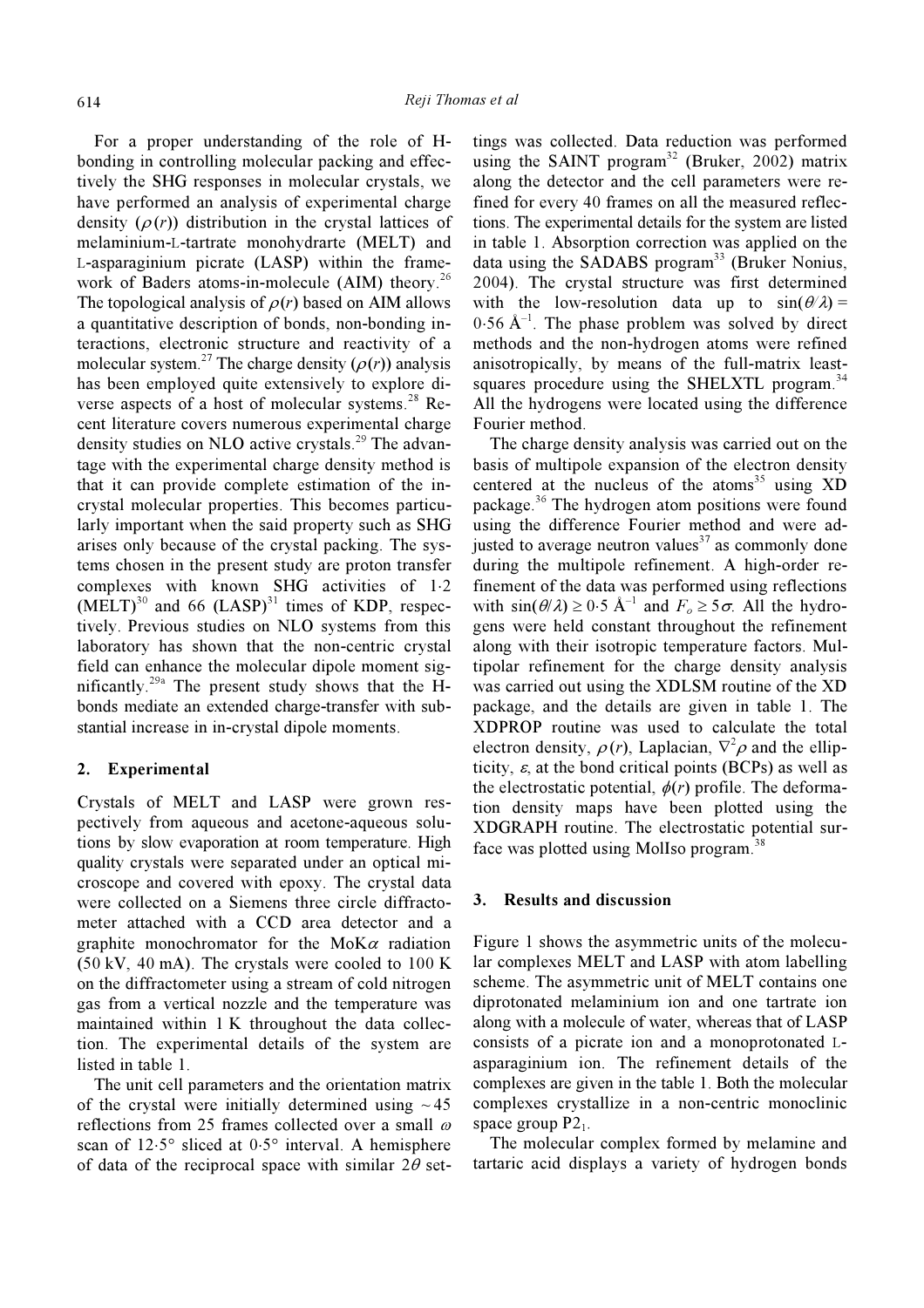| Compound                       | <b>MELT</b>                     | LASP                           |  |
|--------------------------------|---------------------------------|--------------------------------|--|
| Chemical formula               | $C_7H_{14}N_6O_7$               | $C_{10}H_{11}N_5O_{10}$        |  |
| Formula weight                 | 294.24                          | 361.24                         |  |
| Cell setting                   | Monoclinic                      | Monoclinic                     |  |
| Space group                    | $P2_1$<br>$P2_1$                |                                |  |
| a(A)                           | 4.9727(1)                       | 10.2441(4)                     |  |
| b(A)                           | 21.7273(1)                      | 5.1147(2)                      |  |
| c(A)                           | 5.5789(1)                       | 13.0587(5)                     |  |
| $\beta$ (°)                    | 103.580(2)                      | 94.129(1)                      |  |
| $\rho$ (Mg/m <sup>3</sup> )    | 1.668                           | 1.758                          |  |
| $\mu$ , mm                     | 0.148                           | 0.160                          |  |
| Cell volume $(A^3)$            | 585.92(2)                       | 682.44(5)                      |  |
| Crystal size (mm)              | $0.30 \times 0.20 \times 0.20$  | $0.25 \times 0.20 \times 0.20$ |  |
| Ζ                              | 2                               | 2                              |  |
| F(000)                         | 308                             | 212                            |  |
| Diffractometer                 | Siemens CCD 3                   | Siemens CCD 3                  |  |
|                                | circle diffractometer           | circle diffractometer          |  |
| Radiation type                 | $MoK_\alpha(0.71073 \text{ Å})$ | $MoK_{\alpha}$ (0.71073 Å)     |  |
| Crystal-detector distance (cm) | 5.0                             | 5.0                            |  |
| No. of measured reflections    | 9711                            | 31898                          |  |
| No. of ind reflections         | 7282                            | 14978                          |  |
| No. of observed reflections    | 5479                            | 14968                          |  |
| Resolution $(A)$               | 0.35                            | 0.35                           |  |
| R <sub>merge</sub>             | 0.0607                          | 0.0354                         |  |
| $R_{\rm int}$                  | 0.0284                          | 0.0297                         |  |
| $R_{1}$                        | 0.0461                          | 0.0360                         |  |
| wR2                            | 0.1106                          | 0.0977                         |  |
| S                              | 1.019                           | 1.1070                         |  |
| No. of parameters refined      | 237                             | 270                            |  |
| after multipole refinement     |                                 |                                |  |
| Weighting scheme               | 0.0459, 0.0869                  | 0.0390, 0.0765                 |  |
| $R{F}$                         | 0.0309                          | 0.0277                         |  |
| $R\{F^2\}$                     | 0.0509<br>0.0382                |                                |  |
| S                              | 1.180                           | 1.1264                         |  |
| $N_{\rm ref}/N_{\rm v}$        | $11-23$                         | 35.2212                        |  |
| CCDC No.                       | 640612                          | 640611                         |  |

Table 1. Refinement table for the complexes

within the three molecules of the asymmetric unit. The hydrogen bonds are either O–H⋅⋅⋅O or N–H⋅⋅⋅O type. The unique hydrogen-bonding patterns observed in the crystal structures are shown in figure 2. It is noteworthy that the water molecule in the crystal of melaminium L-tartrate (figure 2a) is located in between the two highly ionic species and engaged in a tetrahedral hydrogen-bonding environment via two N–H…O (N2–H4…O1 and N3–H5…O1) and two O–H…O (O1–H13…O4 and O1–H14…O6) interactions (see table 2). All the carboxylic acid and hydroxyl oxygen atoms of the tartaric acid participate in various N–H…O and O–H…O interactions and play an important role in directing the crystal structure. The interaction between the melaminium residue and tartrate includes two pairs of N–H…O hydrogen bonds, (N5–H8…O2 and N3–H6…O3 as

well as N2–H3…O6 and N6–H7…O7) which are formed between the tartrate oxygens and hydrogens from melamine. In addition, the tartrate ion forms an internal O–H…O interaction (O5–H12…O6, not shown), involving the carboxylate oxygen and one of the hydroxyl groups.

 The molecular complex of L-asparagine with picric acid also shows interesting hydrogen bonding pattern (figure 2b) and these interactions are mainly N–H…O type. These N–H…O interactions are originated from either the amide or amino group of the L-asparaginium ion. The N–H…O interactions are in the range of 1⋅790–2⋅360 Å with bond angles  $170.8-135.3°$  (see table 2). In addition to this, there exists a strong  $O-H...O$  ( $O10-H11...O1$ ) hydrogen bond, which is formed by the phenolate oxygen of picrate and the carboxylic group of the L-asparagine.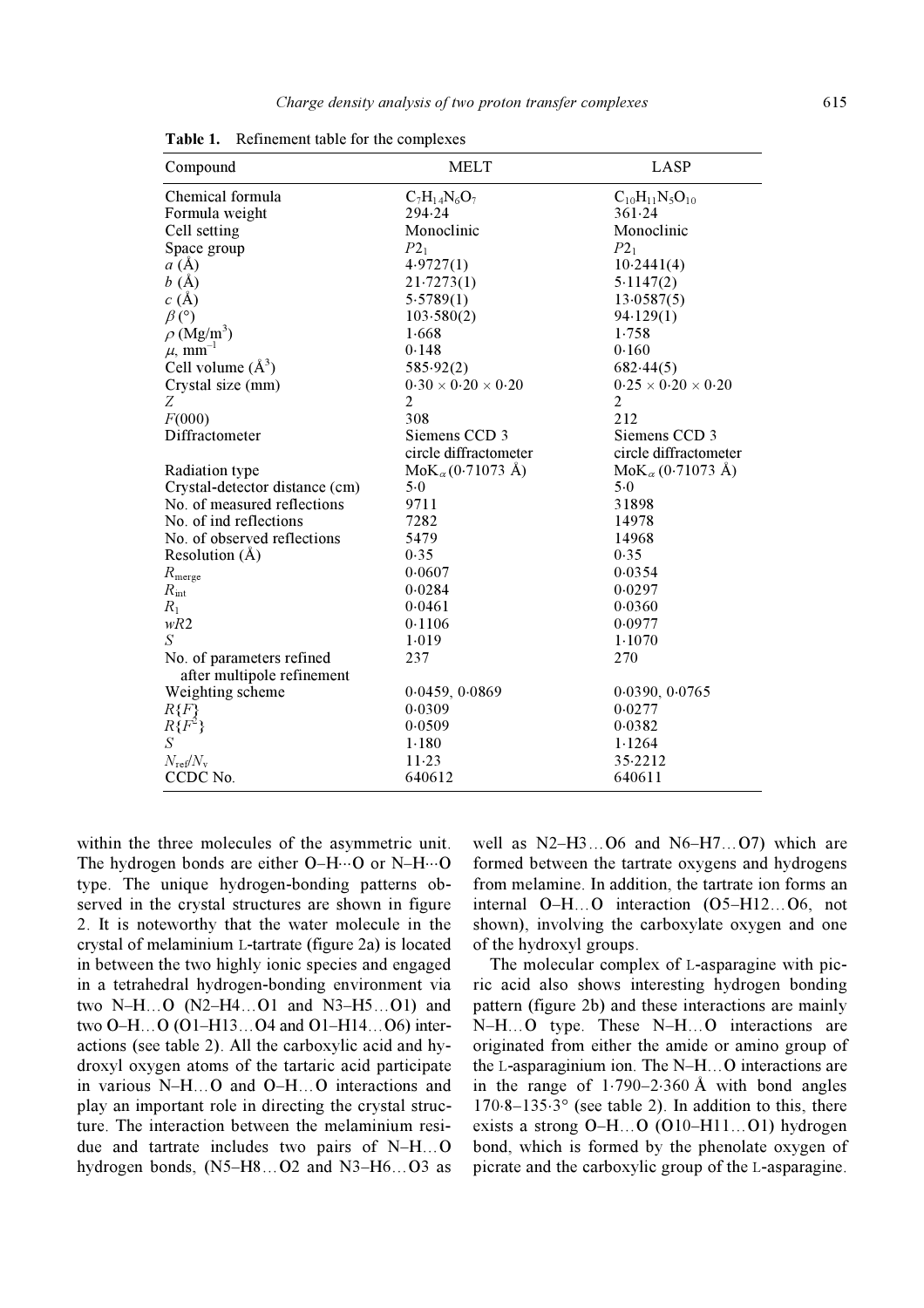| Complexes   | <b>Bonds</b>               | $HA(\AA)$ | $DA(\AA)$ | $D-HA(°)$ | $\rho(\AA^{-3})$ | $\nabla^2 \rho$ (eÅ <sup>-5</sup> ) |
|-------------|----------------------------|-----------|-----------|-----------|------------------|-------------------------------------|
| <b>MELT</b> | $N(1) - H(1) \dots O(5)$   | 1.890(2)  | 2.887(1)  | 168.80    | 0.11(5)          | 2.95(2)                             |
|             | $N(1) - H(2) \dots O(3)$   | 1.920(1)  | 2.929(2)  | 178.82    | 0.13(5)          | 2.96(2)                             |
|             | $N(2)-H(3)O(6)$            | 1.880(3)  | 2.882(1)  | 171.42    | 0.13(6)          | 3.13(4)                             |
|             | $N(2)-H(4)O(1)$            | 1.843(3)  | 2.835(2)  | 166.90    | 0.27(5)          | 3.53(3)                             |
|             | $N(3)-H(5)O(1)$            | 1.888(5)  | 2.889(1)  | 171.38    | 0.15(5)          | 3.08(3)                             |
|             | $N(3)-H(6)O(3)$            | 1.835(4)  | 2.840(1)  | 174.08    | 0.24(5)          | 3.16(3)                             |
|             | $N(6)-H(7)O(7)$            | 1.578(3)  | 2.587(1)  | 164.26    | 0.40(1)          | 4.1(2)                              |
|             | $N(5)-H(8)O(2)$            | 1.567(1)  | 2.592(1)  | 170.88    | 0.50(9)          | 4.31(1)                             |
|             | $O(5)$ -H(12) $O(6)$       | 1.813(3)  | 2.751(1)  | 162.88    | 0.10(5)          | 3.5(3)                              |
|             | $O(1)$ -H $(13)$ $O(4)$    | 2.121(3)  | 2.992(1)  | 142.61    | 0.03(2)          | 0.86(1)                             |
|             | $O(1)$ -H $(14)$ $O(6)$    | 1.765(2)  | 2.774(1)  | 172.54    | 0.18(7)          | 4.06(6)                             |
| LASP        | $N(4) - H(3) \dots O(1)$   | 2.295(2)  | 3.094(2)  | 135.28    | 0.08(1)          | 1.14(3)                             |
|             | $N(4) - H(3) \dots O(2)$   | 2.359(3)  | 3.155(2)  | 135.05    | 0.07(1)          | 1.05(4)                             |
|             | $N(4) - H(4) \dots O(2)$   | 2.132(3)  | 3.072(2)  | 154.19    | 0.07(1)          | 1.05(4)                             |
|             | $N(5)-H(7)O(7)$            | 2.138(2)  | 3.069(2)  | 148.83    | 0.04(2)          | 1.01(3)                             |
|             | $N(5)-H(8)O(9)$            | 1.790(2)  | 2.814(2)  | 170.81    | 0.16(4)          | 3.65(3)                             |
|             | $N(5)-H(9)O(8)$            | 2.012(3)  | 2.867(2)  | 138.39    | 0.07(2)          | 1.97(4)                             |
|             | $O(10) - H(11) \dots O(1)$ | 1.573(3)  | 2.561(2)  | 163.16    | 0.30(6)          | 7.19(8)                             |
|             | $C(9)$ -H(6)O(8)           | 2.494(2)  | 3.225(2)  | 123.31    | 0.05(8)          | 0.77(4)                             |

Table 2. Hydrogen bond critical point parameters.



Figure 1. ORTEP representation of the molecular complexes (a) melaminium tartrate monohydrate (MELT), (b) L-asparaginium picrate (LASP). Displacement ellipsoids are drawn at a 50% probability level.

A C–H…O interaction (C9–H6…O8) is also formed between two asparginium ions.

#### 3.1 Analysis of experimental charge density

In order to correlate the structure and charge density distribution to property, we have carried out a detailed charge density analysis on both the molecular complexes of MELT and LASP crystals and obtained density and Laplacian (see Supplementary information) as well as electrostatic potential iso surfaces. In MELT, the bond critical point parameters of melaminium ion indicate the variation in charge delocalization on protonation of the ring nitrogen (see Supplementary table 3). We compare the bond critical point properties of the protonated melamine ring with that of the previously reported melamine molecule.<sup>39</sup> The density at the bond critical point is slightly decreased and it is in the range of  $2·22(7)$  to  $2.59(6)$  eÅ<sup>-3</sup> whereas in the pure melamine ring, the values are in the range, 2⋅4(2) to 2⋅62(2)  $e<sup>A</sup><sup>-3</sup>$  (see Supplementary table 3). The Laplacian of the density shows larger variations. These values are in the range,  $-18.2(2)$  to  $-32.0(3)$  eÅ<sup>-5</sup> and  $-21.1(2)$  to  $-25.5(3)$  eÅ<sup>-5</sup> for protonated and non-protonated rings respectively. The variation of the Laplacian is interesting in the case of the protonated ring, where the values are higher for the bonds, which involve the protonated nitrogen atoms. The density and Laplacian in the bonding regions of the carboxylate ion of the tartrate are in the ranges,  $3.08(8)-2.65(9)$  eÅ<sup>-3</sup> and  $-51.9(4) -17.10(2)$  eÅ<sup>-5</sup> respectively. In the case of LASP (see Supplementary table 4), we see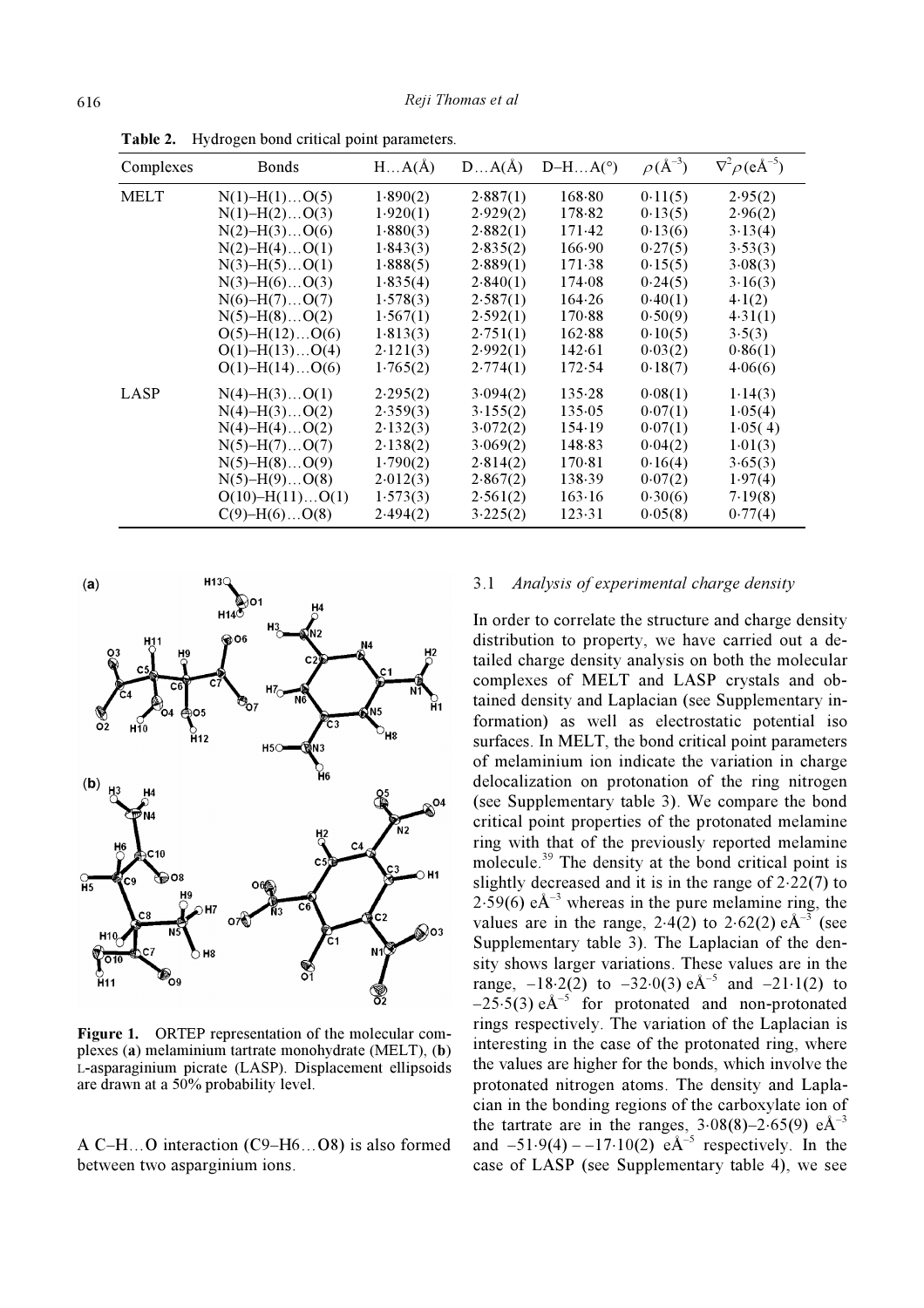that the density and Laplacian for the C–C bonds in picrate anion are typical of an aromatic system, 1⋅87(3) to 2⋅34(4) eÅ<sup>-3</sup> and -15⋅5(1) to -20⋅0(1) eÅ<sup>-5</sup>, respectively and that for the C–N bonds are in the range, 1⋅79(4) to 1⋅93(4) eÅ<sup>-3</sup> and -11⋅8(1) to -13⋅0(1)  $e^{\hat{A}^{-5}}$ . In L-asparaginium ion, the C–C charge density and Laplacian values indicate the single bond nature of the bonds. The density values for the two carboxylic acid C–O bonds are 2⋅93(5) and  $2.40(4)$  eÅ<sup>-3</sup> with the corresponding Laplacian values of  $-33.8(3)$  and  $-26.7(2)$  eÅ<sup>-5</sup>. The proton transfer from the picric acid gives rise to a carboxylic acid group (in place of a carbolylate ion) resulting in two unequal C–O bonds. The density and Laplacian for the C(8)–N(5) are 1⋅65(3) eÅ<sup>-3</sup> and –8⋅4(1) eÅ<sup>-5</sup> respectively. This indicates a decrease in the bond strength due to the ionic nature of the nitrogen atom.

 We have also carried out a charge density analysis of the various hydrogen bonds in the crystal struc-



Figure 2. Unique set of hydrogen bonds observed in the molecular complexes (a) MELT, (b) LASP.

ture. The details of the density distribution with respective hydrogen bond geometry are given in table 2. It is worthwhile to understand the variation in density and Laplacian of the density with respect to the hydrogen bond strength, measured in terms of the H…A distance and the D–H…A angle. For the N–H…O interactions in MELT crystals, the density and Laplacian values fall in the range of 0⋅11(5) to  $0.50(9)$  eÅ<sup>-3</sup> and 2.95(2) to 4.31(1) eÅ<sup>-5</sup> respectively. These values are in good agreement with the standard values<sup>39</sup> expected for a strong N–H $\cdot\cdot$ O hydrogen bond, with short H⋅⋅⋅A distances and angles beyond 170° (see table 2). Conversely, the O–H…O interactions in MELT carry a density and Lapacian values in the range of  $0.10(5)$  to  $0.18(7)$  eÅ<sup>-3</sup> and  $0.86(1)$  to  $4.06(6)$  eÅ<sup>-5</sup> showing that these interactions are moderately strong. It is clear that in this complex, the dominant interactions are through N– H…O hydrogen bonds. We have also carried out the charge density analysis on the hydrogen bonding interaction in LASP (see table 2). The density and Laplacian for N–H…O hydrogen bonds in these systems are in the range  $0.04(2)$  to  $0.16(4)$  eÅ<sup>-3</sup> and  $1.01(3)$  to 3.65(3) eÅ<sup>-5</sup>, somewhat low for a standard N–H…O interaction. On the other hand, the values for the O–H…O interaction (0⋅30(6)  $e<sup>A^{-3}</sup>$  and 7⋅19(8)  $e\text{\AA}^{-5}$ ) indicate that this corresponds to a strong interaction. In general, it is clear from table 2 that the hydrogen bonding interactions in LASP are comparatively weaker than those existing in MELT.

 A useful application of the multipole model of the electron density is the ability to derive the molecular electrostatic potential for an isolated molecule in the crystalline environment, and hence to evaluate contributions of electrostatics to intermolecular interactions and on molecular property.<sup>40</sup> Figures 3a and b show the electrostatic potential on the iso electron density surface at  $\rho = 0.5$  eÅ<sup>-3</sup>, in MELT and LASP respectively. The maps indicate the donor acceptor sites for hydrogen bonding present in both the proton-transfer complexes. It is interesting to note that in MELT (figure 3a) the L-tartrate carries most of the negative potential (red) whereas the surface over melaminium ion is with positive values (green and blue) clearly implying proton transfer between these molecules. In the perspective given in figure 3a, the water molecule is seen carrying negative lobes (red) corresponding to the lone-pair. A similar observation can be made in the LASP where the negative potential surface (red) is over the picrate ion and positive surface (green and blue) on the L-asparaginium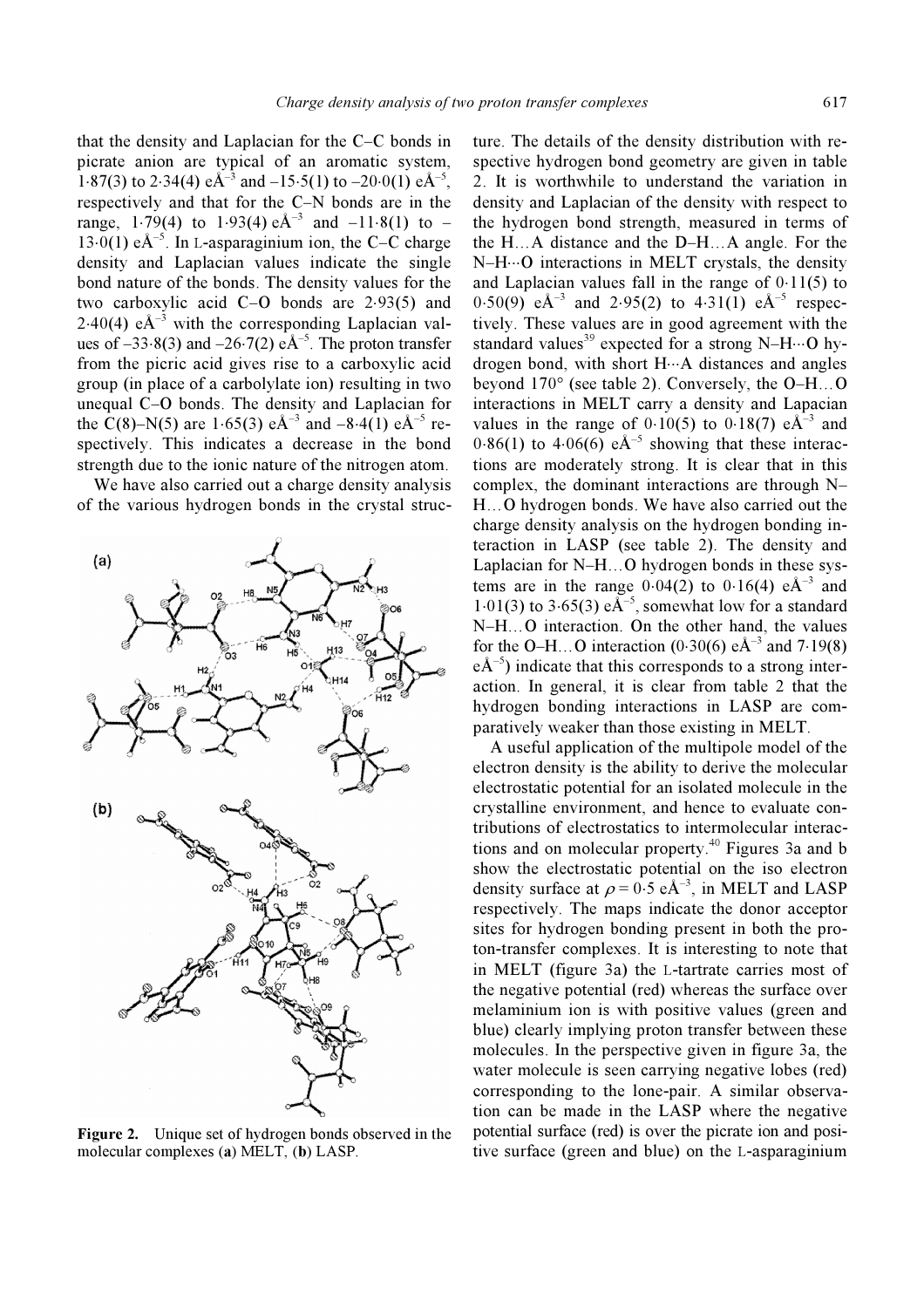ion, hence the charge transfer (see figure 3b), this case being more vivid than for MELT in figure 3a. Thus LASP presents a case of proton transfer where the charge transfer is almost complete with the prevailing hydrogen bonds being relatively weaker.

 The dipole moments of the asymmetric units have been estimated with respect to the center of mass as the origin, although the values themselves are independent of the choice of origin as the asymmetric unit as a whole is neutral.<sup>41</sup> The values for MELT and LASP are  $22.1(5)$  and  $40.6(7)$  D respectively (see figures 3c and d respectively). The charge separation in LASP being distinct, a high value of dipole moment is rather expected. The dipole moments of the various molecular partners within the two asymmetric units are ill-defined quantities as they are charged species (except water molecule). It is interesting to note that the dipole moment in water molecule in the former is doubled in this ionic crystalline environment (gas-phase dipole-moment of water =  $1.84D$ ).<sup>42</sup>



Figure 3. Experimental electrostatic potential of (a) MELT, (b) LASP on the  $0.5$  eÅ<sup>-3</sup> isodensity surface. A colour gradient is applied to show the change from electronegative (towards red) to electropositive (towards blue) regions. The dipole moments of the asymmetric unit are shown: (c) melaminium tartrate monohydrate and (d) aspraginium picrate. Note the dipole moment of water,  $(3.6 \text{ D})$  in (c).

Coppens *et al*<sup>43</sup> have reported an enhancement in the water dipole-moment in non-centro symmetric crystal field. Previous theoretical calculations by Batista et  $al^{44}$  in hexagonal ice structure have shown that the dipole-moment of water can reach as high as 3⋅09 D. The present study reports the experimental value of 3⋅6 D.

#### 3.2 Theoretical calculations

In order to understand the origin of such high values of the in-crystal dipole moments of the molecular complexes, we have performed ab-initio calculations using the ADF2006.01 package,<sup>45</sup> at GGA-PW91 level with TZP quality basis set for all atoms, involving all electrons. Note that, the positions for the hydrogen atoms can not be taken directly from the experimental data but are optimized, while the positions for the heavier atoms are used as determined from the crystal structure. Consequently, there are some differences between the computed and the experimental results. The main difference is that for MELT, the proton is situated almost midway between the oxygen of tartrate and nitrogen of melaminium ions, suggesting symmetric single well hydrogen bonding potential. The plots of the highest occupied molecular orbital (HOMO) and the lowest unoccupied molecular orbitals (LUMO) for both the neutral asymmetric units are shown in figure 4, where the charge-transfer between the molecular partners is clearly evident. The total SCF electron density plots (see supplementary information figure S4) also show charge transfer from respective fragments in both MELT and LASP.

 We present below, the computed dipole moments of the neutral asymmetric units in relation to the dipole moments of the molecular partners, treating the latter with no charge localization.<sup>46</sup> From the individual components of the dipole-moment vectors, the average dipole-moment is calculated as:

$$
\overline{\mu} = \sqrt{\mu_x^2 + \mu_y^2 + \mu_z^2}.
$$

For MELT, the asymmetric unit has a dipole moment of 38⋅39 D, aligned nearly along its long axis. When we assume the fragment charges to be not localized, the tartrate (0) and melaminium (0) components exhibit dipole moments of 2⋅86 D and 0⋅94 D respectively, typically like the gas phase values for neutral molecules. Although the computed dipole moment of the asymmetric unit is deviated with respect to the experimental value  $(22 \cdot 1)$ , the large enhance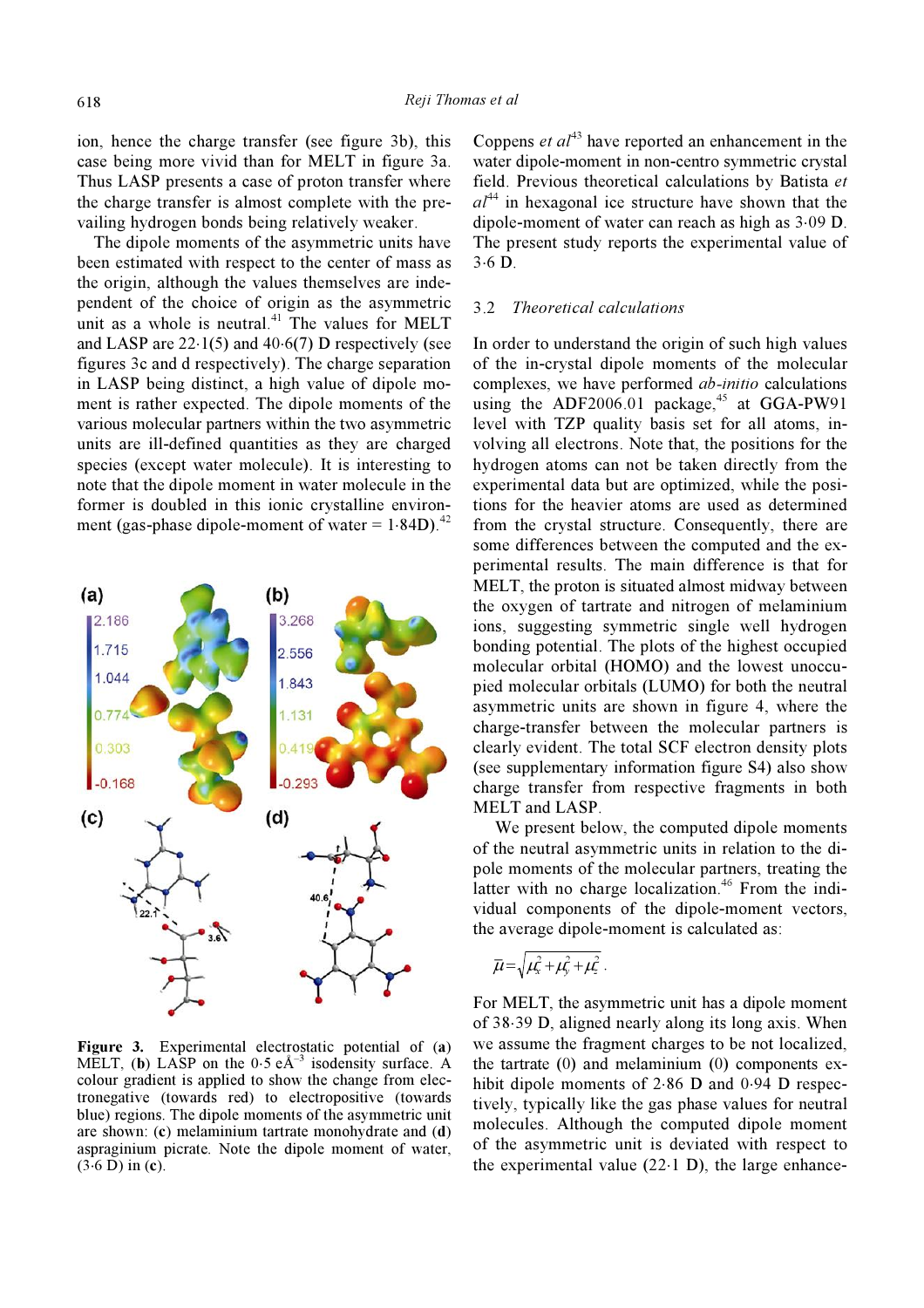ment compared to the classical vector some of the neutral partners is quite apparent. This is also true of LASP  $(27.01 \text{ D})$  with picrate  $(0)$  and L-asparaginium (0) having dipole moments of 1⋅01 and 2⋅92 D respectively.

 The extent of charge-transfer and the prevailing hydrogen bonds seem to govern the value of the dipole moment of the asymmetric unit. The molecular partners with no charge localization carry small dipole moments and are comparable in both the cases (0⋅9–3D). The high values of the asymmetric unit dipole moment encountered (both in experiment and theory) originate from the internal charge-transfer between the partners in both the complexes. The hydrogen bonding between the partners appears to have a counter effect; the stronger the bonding, lesser the charge-transfer and lower the total dipole moment, as evident from the experimental findings. However, the deviation with respect to the computed values is primarily due to the additional H-bonding interactions that exist between the neighbouring asymmet-



Figure 4. Frontier orbitals of MELT (HOMO a, LUMO b) and LASP (HOMO c, LUMO d).

ric units, which are not considered within our gasphase calculations on single asymmetric units. Nevertheless even for a single-asymmetric unit, the charge-transfer interactions within the molecular partners enhance the dipole moment to a large extent. The main point is that charge transfer can be induced and controlled through the hydrogen bonding and other weak interactions, causing local charge redistribution which in turn increases the macroscopic polarization response by many fold qualifying the crystal for second harmonic generation.

## 4. Conclusions

Based on our joint experimental and theoretical studies on the crystals of melaminium-tartrate monohydrate and L-asparaginium-picrate molecular complexes, we have determined the charge-transfer characteristics of the hydrogen bonding interactions between the molecules. The origin of the large enhancement in the crystal dipole moments in both the crystals is attributed to the presence of charge transfer interactions between the constituent molecules, facilitated through the hydrogen bonds. Interestingly, the dipole moment of the water of crystallization in melaminium-tartrate monohydrate determined to be twice as large as that in the gas-phase, which is again a consequence of the charge transfer interactions within the monomer that create a local charging environment for the water molecule. Our work provides a comprehensive understanding of the intermolecular forces prevalent in these important nonlinear optical materials. Supplementary information can be obtained from the author through e-mail.

## Acknowledgements

SKP and GUK thank Department of Science and Technology (DST), Council of Scientific and Industrial Research (CSIR), Defence Research Development Organization (DRDO), Government of India for research grants. They are thankful to Prof. C N R Rao for his encouragement. MKM and HR thank the Polish Ministry of Science and Higher Education for financial support (Project No. 3T09A 121 28).

#### References

- 1. Batail P 2004 Chem. Rev. 104 4887
- 2. Pal S K, Itkis M E, Reed R W, Oakley R T, Cordes A W, Tham F S, Siegrist T and Haddon R C 2004 J. Am. Chem. Soc. 126 1478